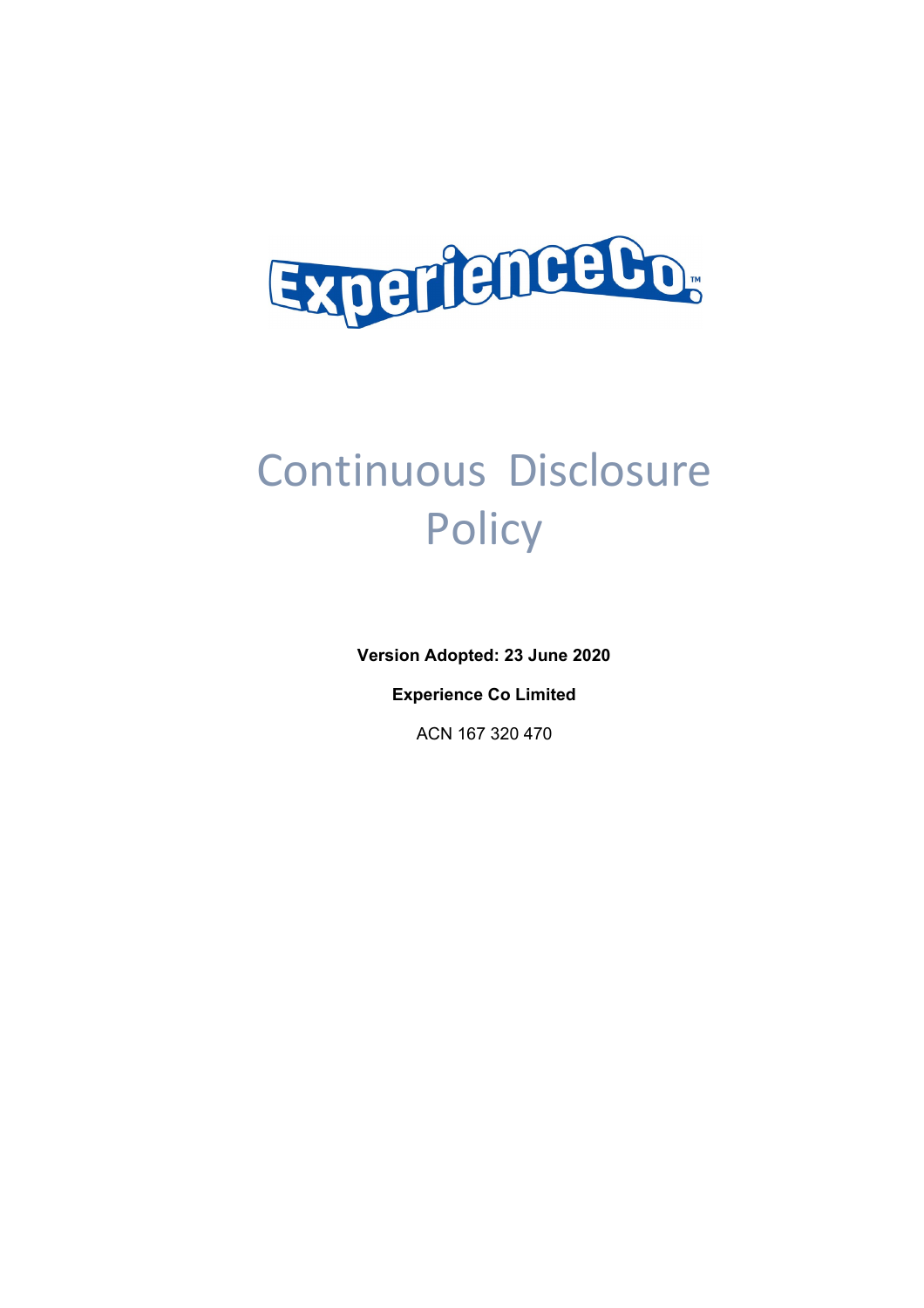# 1. CONTENTS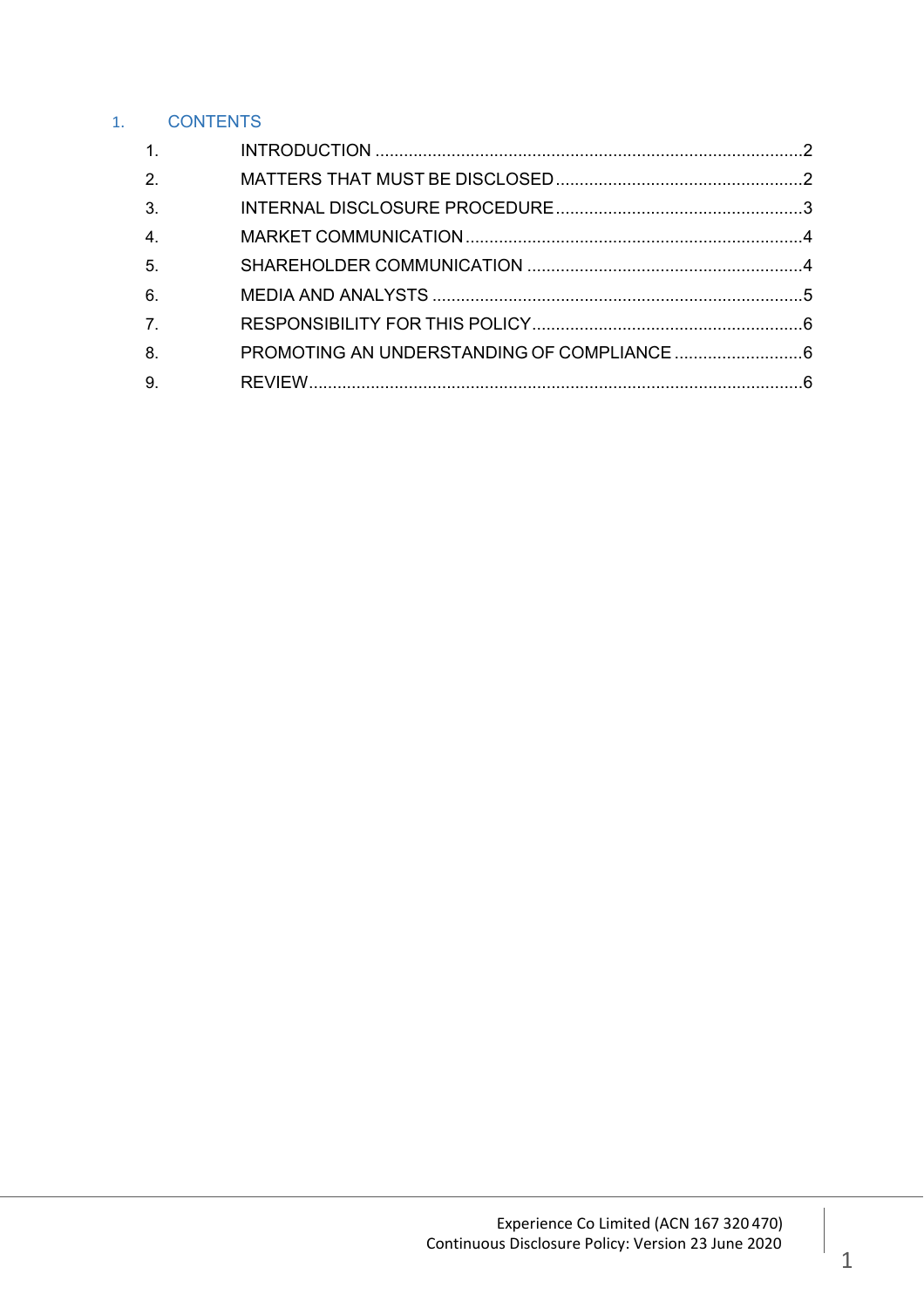## **1. INTRODUCTION**

## **1.1 Company's commitment to disclosure and communication**

Experience Co Limited (EXP or the Company or Group) is committed to promoting investor confidence and the rights of shareholders by:

- (a) complying with the continuous disclosure obligations imposed by law;
- (b) ensuring that Company announcements are presented in a factual, clear and balanced way; and
- (c) ensuring that all shareholders have equal and timely access to material information concerning the Company.

## **1.2 Purpose of this policy**

This policy outlines corporate governance measures adopted by the Company to ensure it carries out its obligations and commitments.

## **1.3 Application of this policy**

This policy applies to all Directors, officers, employees, contractors and consultants of the Company.

Failure to comply with the disclosure obligations in this policy may lead to a breach of the Corporations Act 2001 (Cth)(Corporations Act) or the ASX Listing Rules and to personal penalties. Breaches of this policy may lead to disciplinary action.

## **2. MATTERS THAT MUST BE DISCLOSED**

#### **2.1 Introduction**

The Corporations Act and the ASX Listing Rules require the Company, as a company listed on the ASX, to comply with the ASX Listing Rules continuous disclosure obligations.

ASX Listing Rule 3.1 requires that the Company immediately disclose to the market any information of which the Company becomes aware concerning the Company that a reasonable person would expect to have a material effect on the price or value of the Company's securities. Disclosure is made by making an announcement to the ASX.

#### **2.2 Material effect on the price or value of securities**

A reasonable person is taken to expect information to have a material effect on the price or value of securities if it would, or would be likely to, influence persons who commonly invest in securities in deciding whether or not to subscribe for, or buy or sell, the Company's securities.

This type of information is referred to as 'price sensitive' information.

Materiality is assessed using measures appropriate to the Company and having regard to the examples given by the ASX in ASX Listing Rule 3.1.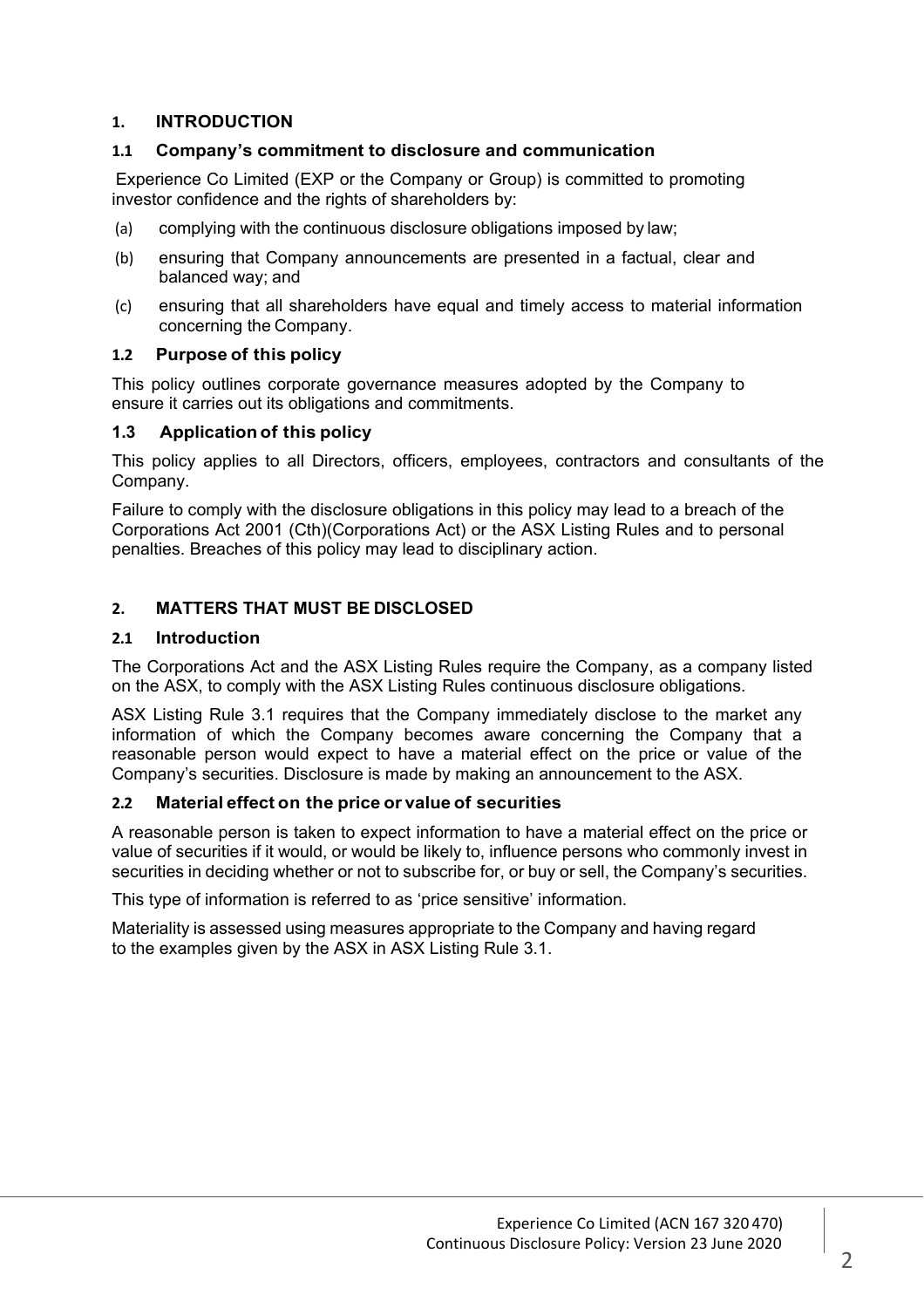## **2.3 Information in the Company's knowledge**

The Company becomes aware of information if any of its Directors or executive officers has, or ought reasonably to have, come into possession of the information in the course of the performance of their duties.

## **2.4 Exceptionsto disclosureof information**

Disclosure of price sensitive information is not required while the following is satisfied:

- (a) a reasonable person would not expect the information to be disclosed;
- (b) the information is confidential and the ASX has not formed the view that the information has ceased to be confidential;and
- (c) one or more of the followingapplies:
	- $(i)$  it would be a breach of a law to disclose the information;
	- (ii) the information concerns an incomplete proposal or negotiation;
	- (iii) the information comprises matters of supposition or is insufficiently definite to warrant disclosure;
	- (iv) the information is generated for the internal management purposes of the Company; or
	- (v) the information is a trade secret.

The Company must disclose the information to the ASX as soon as one of paragraphs (a), (b) or (c) is no longer satisfied.

#### **2.5 False market**

If the ASX considers that there is, or is likely to be, a false market in the Company's securities and requests the Company to provide information to correct or prevent a false market, the Company must give the ASX the information requested to correct or prevent the false market. The obligation to give information arises even if the exceptions detailed above at paragraph 2.4 apply.

## **3. INTERNAL DISCLOSURE PROCEDURE**

#### **3.1 Internal notification**

- (a) All Directors, officers and members of senior management must immediately notify the Company Secretary as soon as they become aware of any information that is not generally available, which may be price sensitive and which should be considered for release to the market.
- (b) The Company Secretary must review any information reported in accordance with paragraph (a), in consultation with the Chief Executive Officer, the Chair of the Board and / or any Directors of the Company, as relevant, and determine whether any of the information is required to be disclosed to the ASX.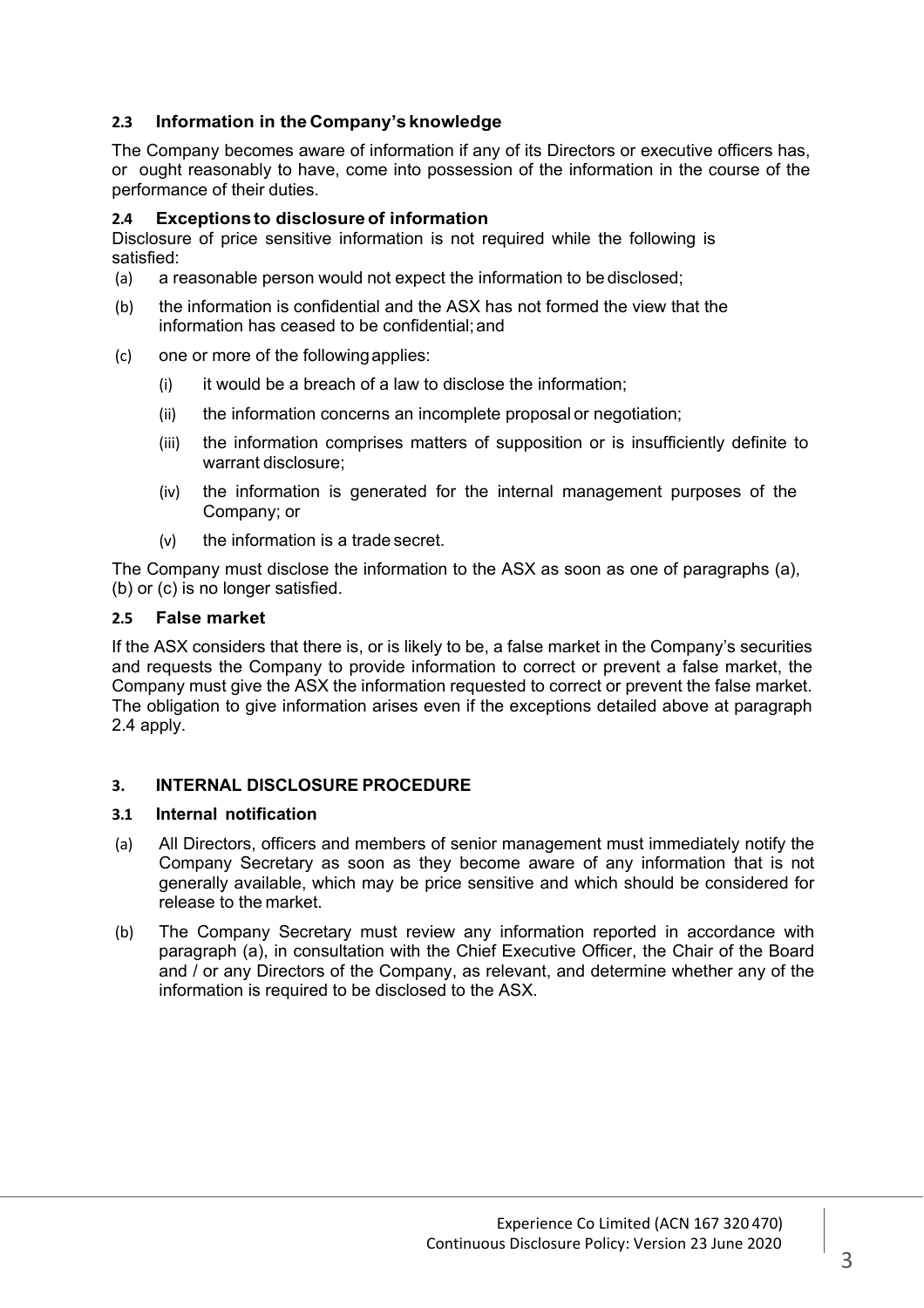## **3.2 Approval of announcements**

Before the release of any announcement to the ASX:

- (a) relevant members of senior management and any relevant parties named in the announcement should be given the opportunity to review the announcement prior to its release in order to confirm that all information contained in the announcement is factually correct; and
- (b) the proposed announcement must be circulated to all Directors prior to release and approved by a majority of the Directors of which one must be the Chair of the Board.

## **4. MARKET COMMUNICATION**

#### **4.1 Communication of information**

All ASX announcements made by the Company must be:

- (a) factual and must not omit material information;
- (b) expressed in a clear and objective manner;
- (c) balanced in that both positive and negative information is disclosed; and
- (d) made in a timely manner.

#### **4.2 Disclosure must be made to ASX first**

The Company will not release any information publicly that is required to be disclosed through the ASX market announcements platform until the Company has received formal confirmation of its release to the market by the ASX.

#### **4.3 Corrections and updates**

If any material information disclosed to the market becomes incorrect, the Company must release an announcement correcting or updating the information.

#### **4.4 Inadvertent disclosure or mistaken non-disclosure**

If price sensitive information is inadvertently disclosed or a Director, officer or employee becomes aware of information which should be disclosed, the Company Secretary must immediately be contacted so that appropriate action can be taken including, if required, releasing the information on the ASX platform.

#### **4.5 Market speculation and rumour**

The Company does not, in general, comment on market speculation and rumour unless there are factual errors contained in the speculation that could materially affect the Company, or the Company receives a formal request from the ASX.

#### **4.6 Trading halts**

If necessary, the Company Secretary with the agreement of the Chair of the Board, has the authority to request a trading halt from the ASX to ensure orderly trading in the Company's securities and to manage disclosure issues.

## **5. SHAREHOLDER COMMUNICATION**

The Company's policy in relation to communications with its shareholders is set out in the Company's Shareholder Communications Policy.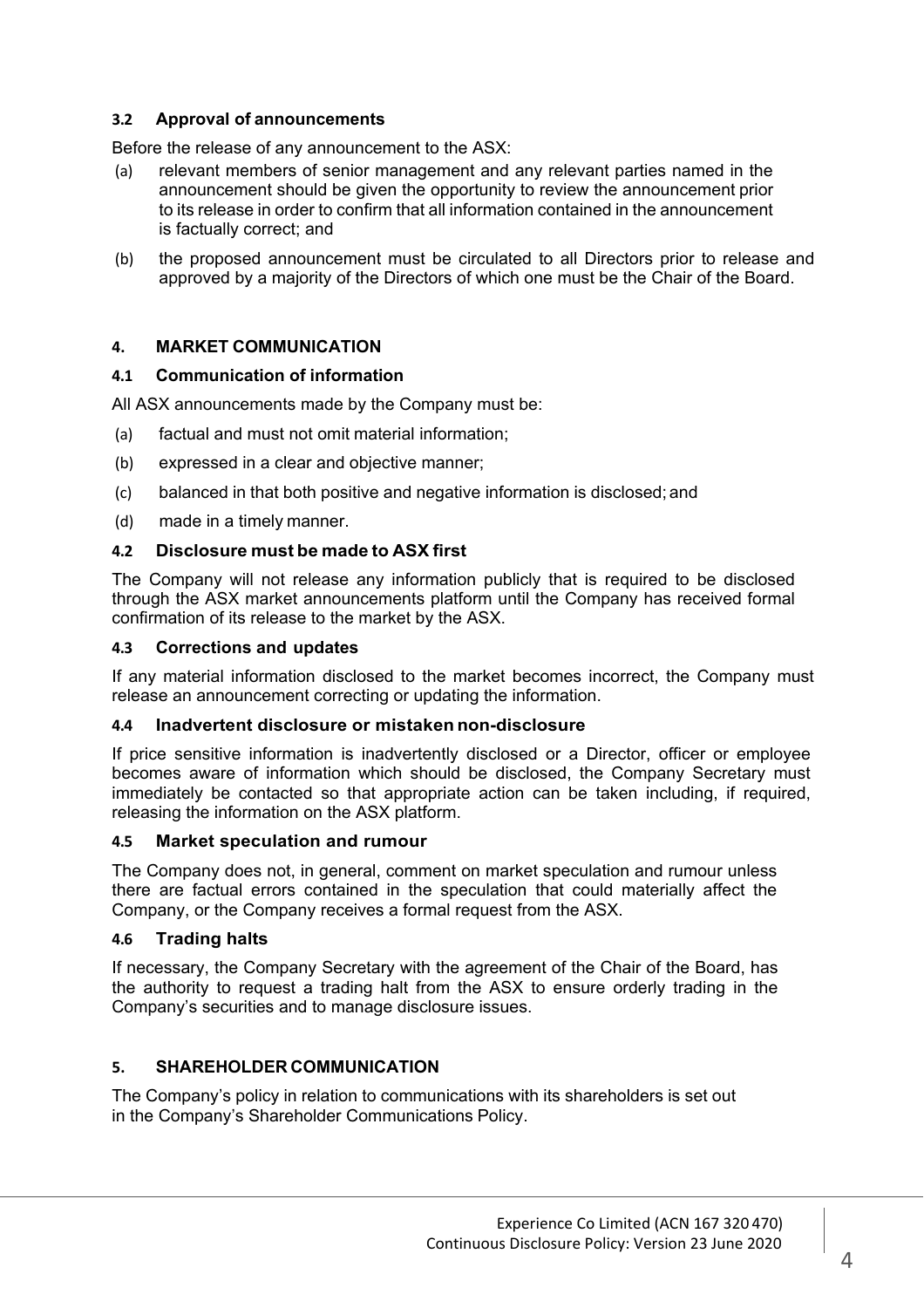### **6. MEDIA ANDANALYSTS**

### **6.1 Analysts and institutional investors**

The Company may conduct briefings for analysts and institutional investors from time to time to discuss matters concerning the Company.

The Chief Executive Officer, Chief Financial Officer and Chair of the Board or other approved representatives of the Company are authorised to engage with analysts and institutional investors from time to time.

Any new or substantive investor or analyst presentation should be released on the ASX market announcements platform prior to the presentation being made.

The Company's policy at these briefings is that:

- (a) one-on-one and group briefings between the Company and analysts or investors must be restricted to discussions of previously disclosed information;
- (b) in responding to an analyst or investor query, only previously disclosed information may be discussed and all responses must be factual and balanced;
- (c) any questions raised in relation to price sensitive issues not already disclosed to the market will be taken on notice; and
- (d) if a question is taken on notice and the answer would involve the release of price sensitive information, the information must be released through the ASX before responding.

At or after briefings, the Company personnel involved must consider the matters discussed at the briefings to ascertain whether any price sensitive information was inadvertently disclosed. If there has been inadvertent disclosure, paragraph 4.4 applies.

#### **6.2 Analyst reports**

If requested, the Company may review analyst reports. The Company's policy is that it will only review these reports to clarify historical information and correct factual inaccuracies if this can be achieved using information that has been disclosed to the market generally.

Comment or feedback will only be provided on financial forecasts, including profit forecasts prepared by the analyst, in relation to incorrect assumptions or factual inaccuracies. No comment or feedback will be provided on conclusions or recommendations set out in the report. The Company will communicate this policy whenever asked to review an analyst report.

#### **6.3 Media relations and public statements**

All inquiries from the media must be referred to the Chief Executive Officer or Chair of the Board.

Material information must not be selectively disclosed prior to being announced to the ASX. The Company must not provide interviews, stories or information to the media that contain material or price sensitive information (even on an embargo basis) before that information has been disclosed to the market.

No employee may give an interview or make a presentation without the specific permission of the Chief Executive Officer or Chair of the Board.